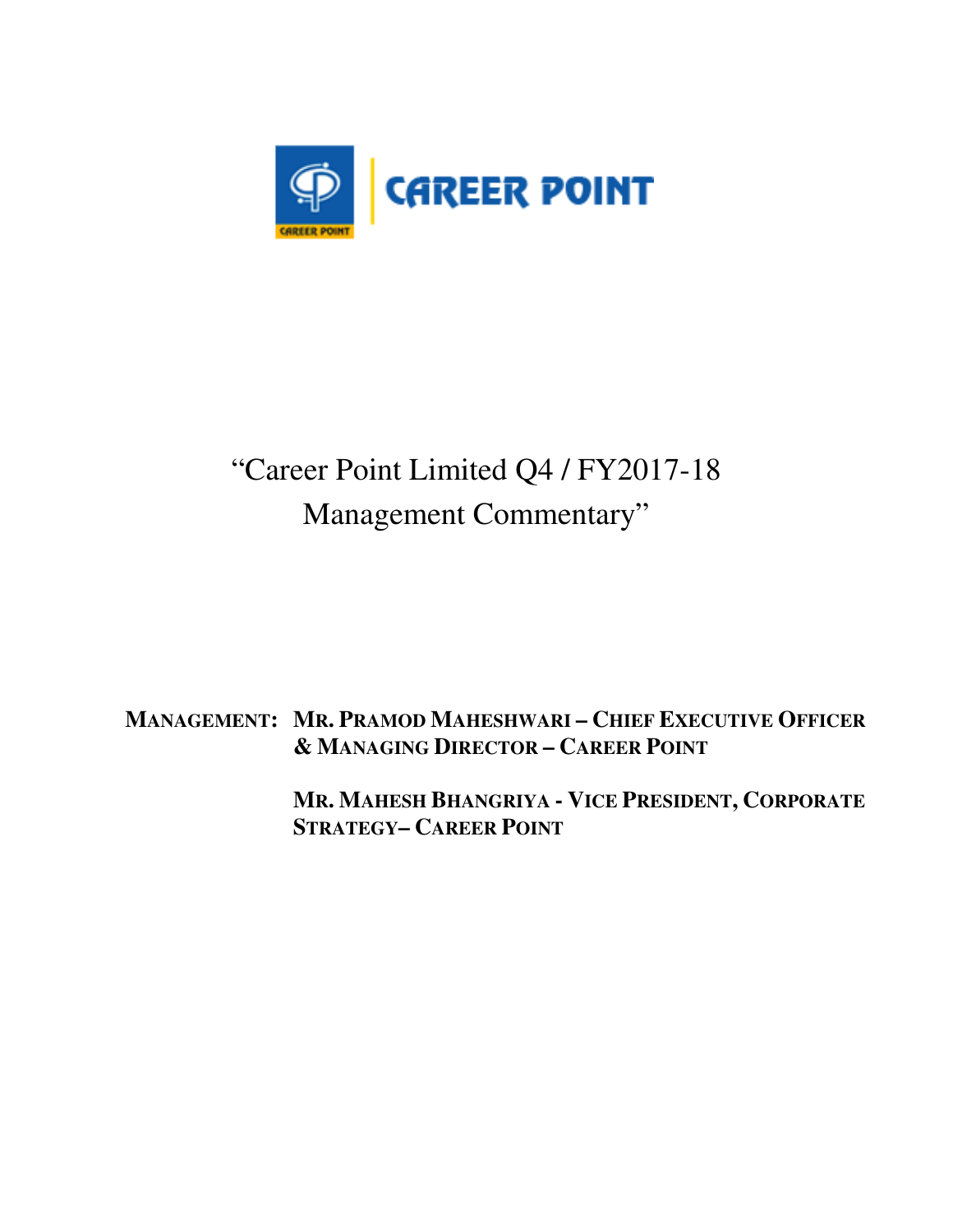

`

**Pramod Maheshwari:** Good day ladies and gentlemen. I am glad to share the company's performance and recent business development during fourth quarter of the current financial year. This is followed by an update by my colleague, Mr. Mahesh Bhangriya – Vice President – Corporate Strategy and Investor Relations on Career Point's financial performance during fourth quarter and fiscal 2017-18. The copy of our earning updates is also available on Investor Relations section at our website www.cpil.in.

I am pleased to update that the diversification of the business divisions and the service delivery channels has been perfectly in-line with our strategic plan to transform company to a complete educational service provider. Larger growth in formal education, skill development and the coaching services delivery through school association network ascertained sustainability to the businesses and provided new avenues for a long-term growth.

Other growing verticals i.e. e-Learning, publications and skill development are also accounted in other wholly owned subsidiaries. Hence, it would be fair to compare year on year performance of the company at CONSOL LEVEL . The improved financials at top-line as well as at profit levels for consol operations are quite exciting. All these positive developments hold up management's bullish views on overall business prospects going forward.

With expansion through new centers; Career Point group network is now reached at 83 different units in 70 cities across 21 states of the country. Total enrollments were reported at 29,509 (FY2017: 29,086) including 11,274 in formal education division (FY2017: 8,029) and 18,235 in informal education division (FY2017: 21,057).

A remarkable growth of more than 40% (y-o-y) in formal education enrollments is a result of increased admissions in all three sub-verticals including higher education, school education and vocational division.

In tutorial division, Career Point has been growing the network by more efficient delivery channels i.e. school integrated programs and franchisee centers. Growing through school association and franchisee centers with right partners are in-line with expansion strategy for tutorial division.

We expect the medical division to contribute significantly in the growth of tutorial businesses. The number of aspirants is increased up to 1.3 million in recently held NEET (National Eligibility cum Entrance Test) which is compulsory to qualify to get admission in all medical colleges across India.

In addition to this, the health ministry of India has also made NEET qualification mandatory when applying for foreign medical courses.

Now, Indian Citizens/Overseas Citizen of India intending to obtain primary medical qualification from any medical institution outside India, on or after May 2018, will be required to pass NEET in order to obtain an eligibility certificate (EC).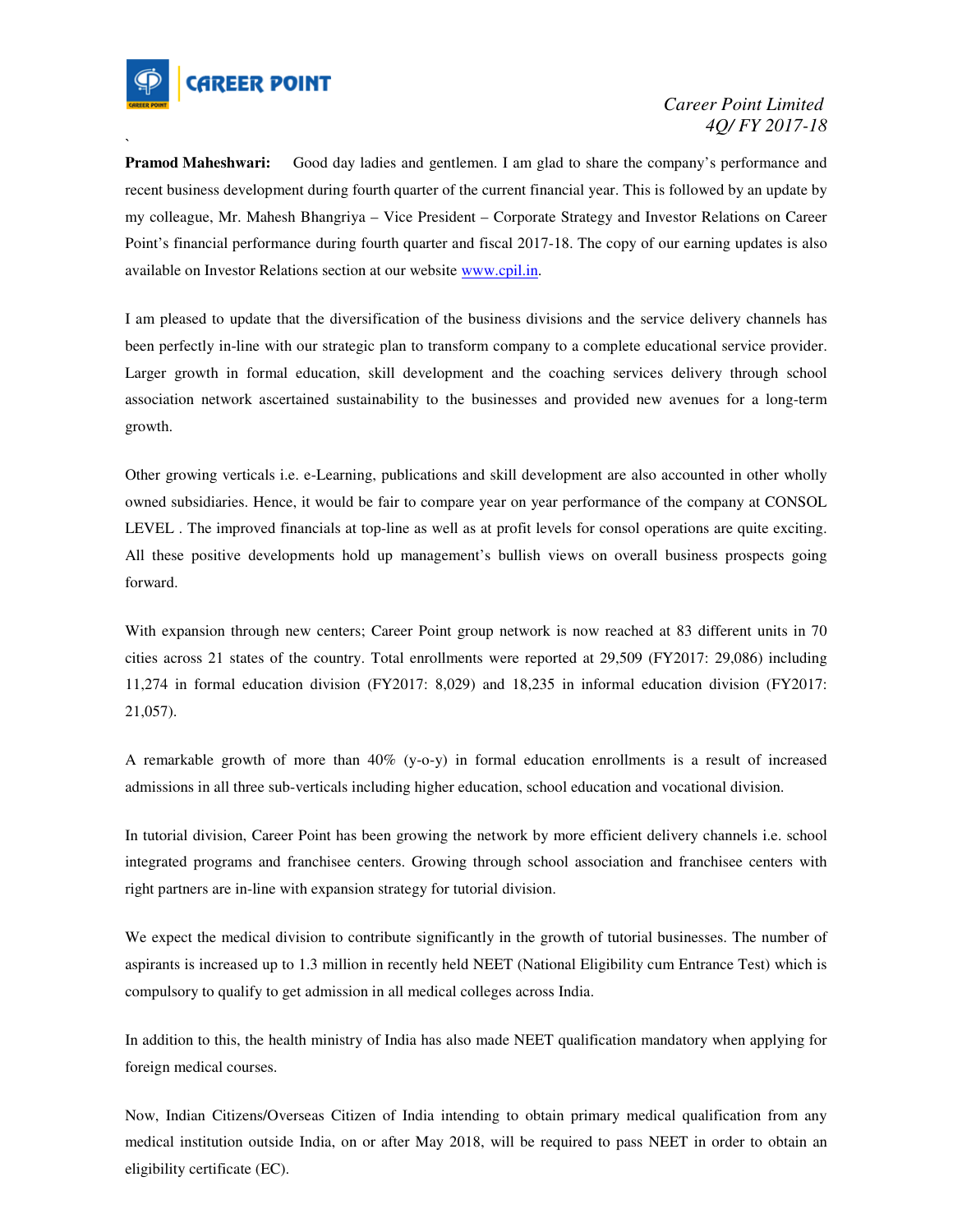

`

Moving to CP Gurukuls which are residential school integrated with coaching facilities, the performance has been quite phenomenal – in terms of academics as well as extra-curricular. 36 students of CP Gurukul won Gold Medals in Various Scholarship Exams last year. Bronze medals in 2nd TFF Minime Series & Thailand Fecing Championships 2017 and Mousetrap event (MacFare) held at CMS, Lucknow were secured by CP Gurukul students. Similar performance has been delivered by the students at CP-Gurukul Mohali (Punjab).

With dual advantage of best quality academics with holistic development of CP Gurukul students and seamlessly integrated school education with competitive examination preparation; CP Gurukuls are now positioned in a different league. The institutions are now home to produce students with all round success. CP Gurukul Kota has recently been featured in Forbes Marquee Edition - Great Indian Schools 2018.

Career Point's experience of last 25 years in delivering quality education is also reflected in the chain of Career Point schools located in Rajasthan as well as outside Rajasthan. Career Point World Schools are also on their pathway to establish an edge over other players in their respective regions.

In higher education both the universities - Career Point University at Kota, Rajasthan and Career Point University at Hamirpur, Himachal Pradesh - are performing extremely well on all fronts including academics, placements, new enrollments, industry collaborations, return on investments and brand equity.

Last month, 9<sup>th</sup> Indian Youth Science Congress was held at Career Point University Hamirpur which was chaired by honorable Vice President of India. Similar prestigious events are regularly conducted at Career Point Institutions. Recently, Career Point University Kota was selected by Ministry of HRD, Govt of India for implementation of Unnat Bharat Abhiyan.

Career Point University Law College organized a national seminar in association with Rajasthan Legal Services Authority on Juvenile justice. More than 200 innovative products and projects were presented by Career Point Students in Technovation - popular event for innovations in the area of science & technology. Career Point University Kota's convocation also took place in the month of Feb-2018.

Coming to Industry partnerships, we, at Career Point, build more collaborative, strategic and meaningful partnerships between our institutions and industries to establish pathways that lead to successful careers. Though we are 'student focused'; however we are 'industry facing'. For us the partnership is not a buzzword; we have a more strategic engagement functional model. These meaningful partnerships help is in delivering one of the best placements in the region. More than 1400 Career Point students are placed in 167 reputed companies in this short span of time.

Our new verticals including skill development, pre-school and publication division are continually growing and providing multiple avenues towards building a stronger, more agile Career Point.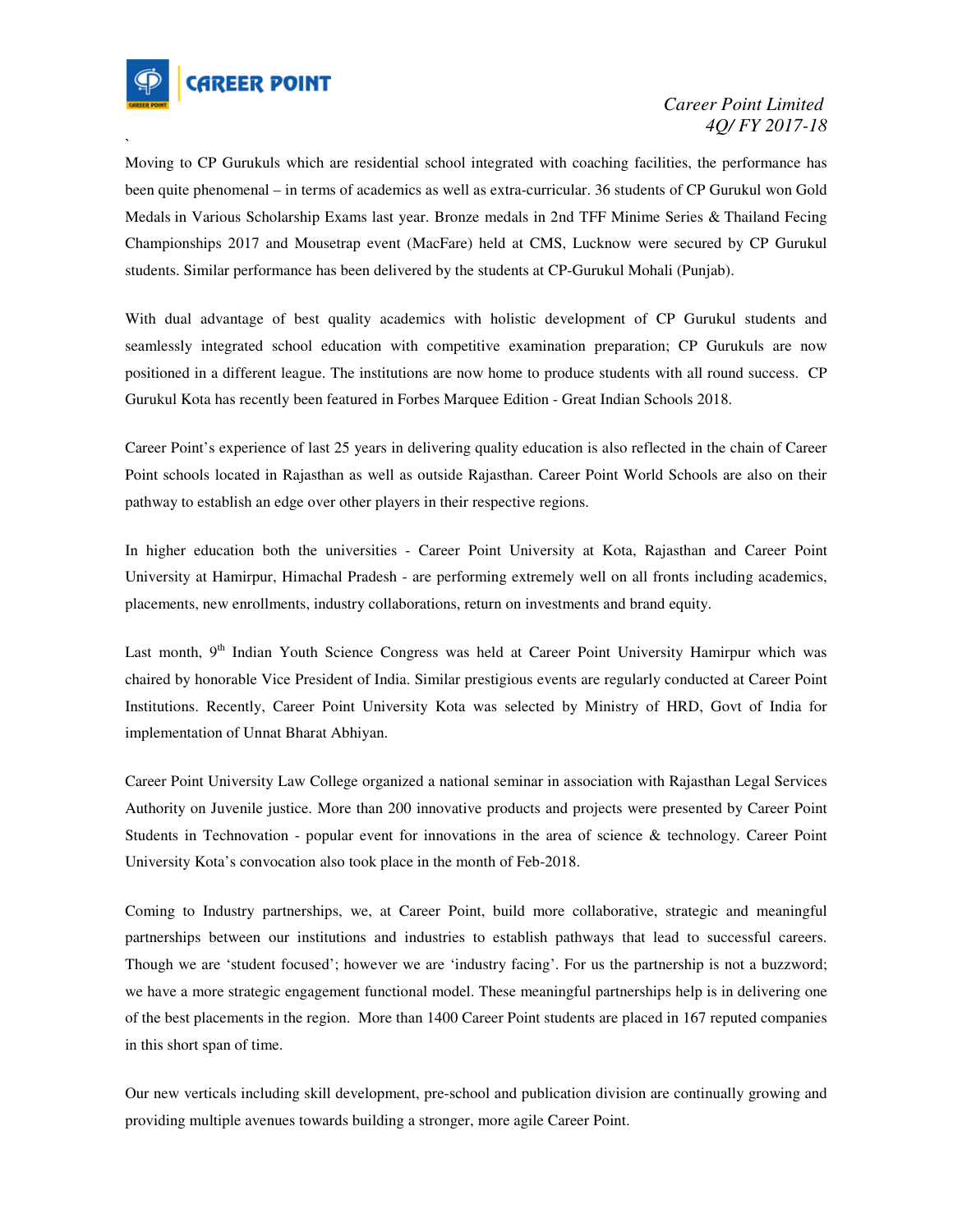

In Pre-school division, we continue to grow through franchisee network across nation. The enrollments in Skill Development are almost tripled vs same period of previous year. Our focus on Skill Assessments is strengthening.

Overall the business including different divisions and their sub-verticals are performing well in-line with company's growth strategy and we are quite excited with company's well positioned development matrix.

#### **Mahesh Bhangriya:**

`

Good day ladies and gentlemen. I am pleased to share an overview of our financial result for the fourth quarter and twelve months ended at March 31<sup>st</sup>, 2018.

Let me start highlighting the increased contributions from the subsidiaries businesses. The subsidiaries contribution in Operating EBITDA and Profit After Tax was 29% and 12% respectively during FY2016-17. Now in FY2017-18; the contribution by subsidiaries has increased to 48% at operating and 42% at net profit level. Hence, the consolidate numbers represent a right picture of business operations in the company.

The income from operations was Rs.71.1 Crores in FY2017-18 with a YoY growth with about 2% decline on the account of business movement from parent to subsidiaries. It was done because these businesses were ancillary to main business and it also improved the tax efficiency.

A prudence accounting policy of booking B2B revenue only on receipt basis is further explained a decline in revenue. That revenue will be booked on payment receipts. At console level the revenue from operations for the period at rupees 89.6 crores witnessed a growth of 8% over same period last year.

The total income which is including the other income has reached to rupees 100 crores figure. A mark-to market gain on investment income is added back in previous year's numbers due to Ind-AS conversion. This results higher other income in previous year.

The decrease in inventory at console level against March  $31<sup>st</sup>$  numbers of previous year is our sale of investment in bonds at NBFC subsidiary, which eventually results in to the decline in total borrowings as well.

The increased contribution from new school association projects and other high margin verticals resulted a higher growth at the operating level. However, as explained above, the business movement and an accounting policy of revenue booking gave a decline in operating profits. The reported EBITDA on standalone basis came at Rs. 8 Crores for the quarter and Rs.15.8 Crores for last twelve months with the EBITDA margin of 22.2%. At console level, the company reported operating performance with a YoY growth of 7% in EBITDA and margins of 34.1%.